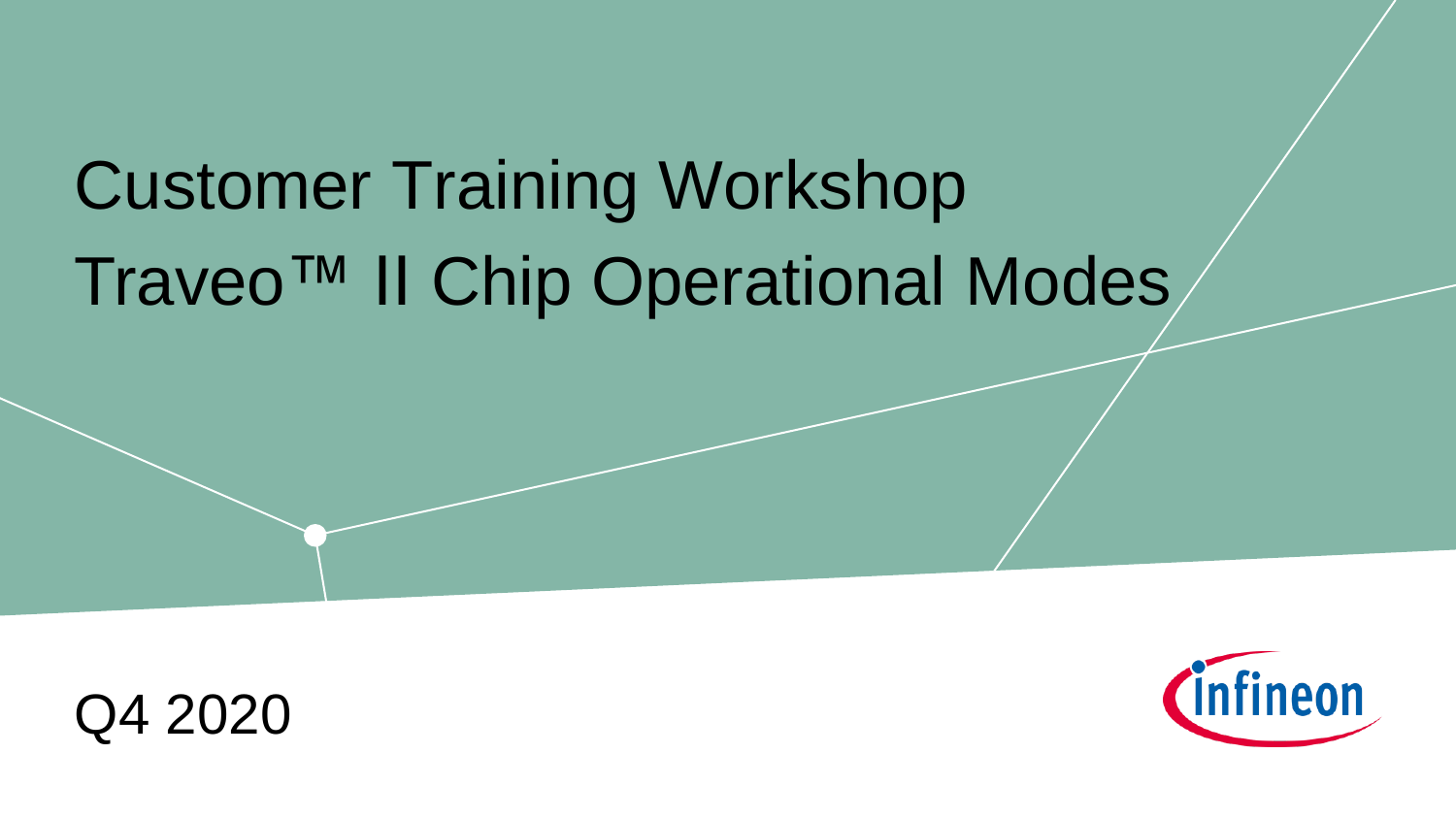

## Target Products

#### $\rightarrow$  Target product list for this training material

| <b>Family Category</b>                                  | <b>Series</b> | <b>Code Flash Memory Size</b> |
|---------------------------------------------------------|---------------|-------------------------------|
| Traveo <sup>™</sup> Il Automotive Body Controller Entry | CYT2B6        | Up to 576KB                   |
| <b>Traveo II Automotive Body Controller Entry</b>       | CYT2B7        | Up to 1088KB                  |
| <b>Traveo II Automotive Body Controller Entry</b>       | CYT2B9        | Up to 2112KB                  |
| <b>Traveo II Automotive Body Controller Entry</b>       | CYT2BL        | Up to 4160KB                  |
| Traveo II Automotive Body Controller High               | CYT3BB/CYT4BB | Up to 4160KB                  |
| Traveo II Automotive Body Controller High               | CYT4BF        | Up to 8384KB                  |
| <b>Traveo II Automotive Cluster</b>                     | CYT3DL        | Up to 4160KB                  |
| <b>Traveo II Automotive Cluster</b>                     | CYT4DN        | Up to 6336KB                  |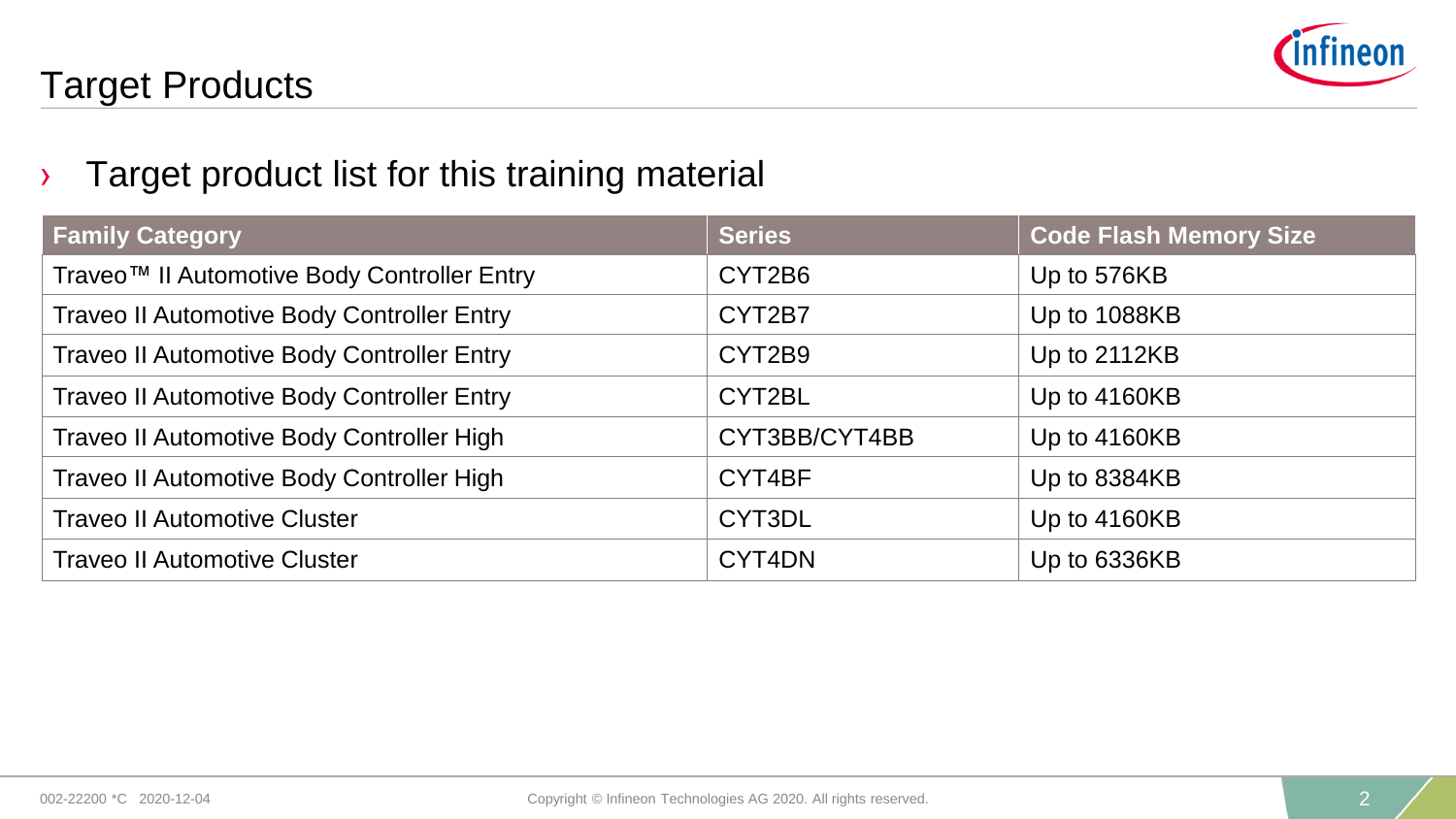



<sup>1</sup>Trusted mode allows the execution of special subroutines stored in the device ROM, which cannot be modified by the user and are used to execute copyrighted code. <sup>2</sup> In Traveo II, the ROM API runs in PC1 for safety and security reasons so that the ROM API has the minimum privilege required to perform its functions.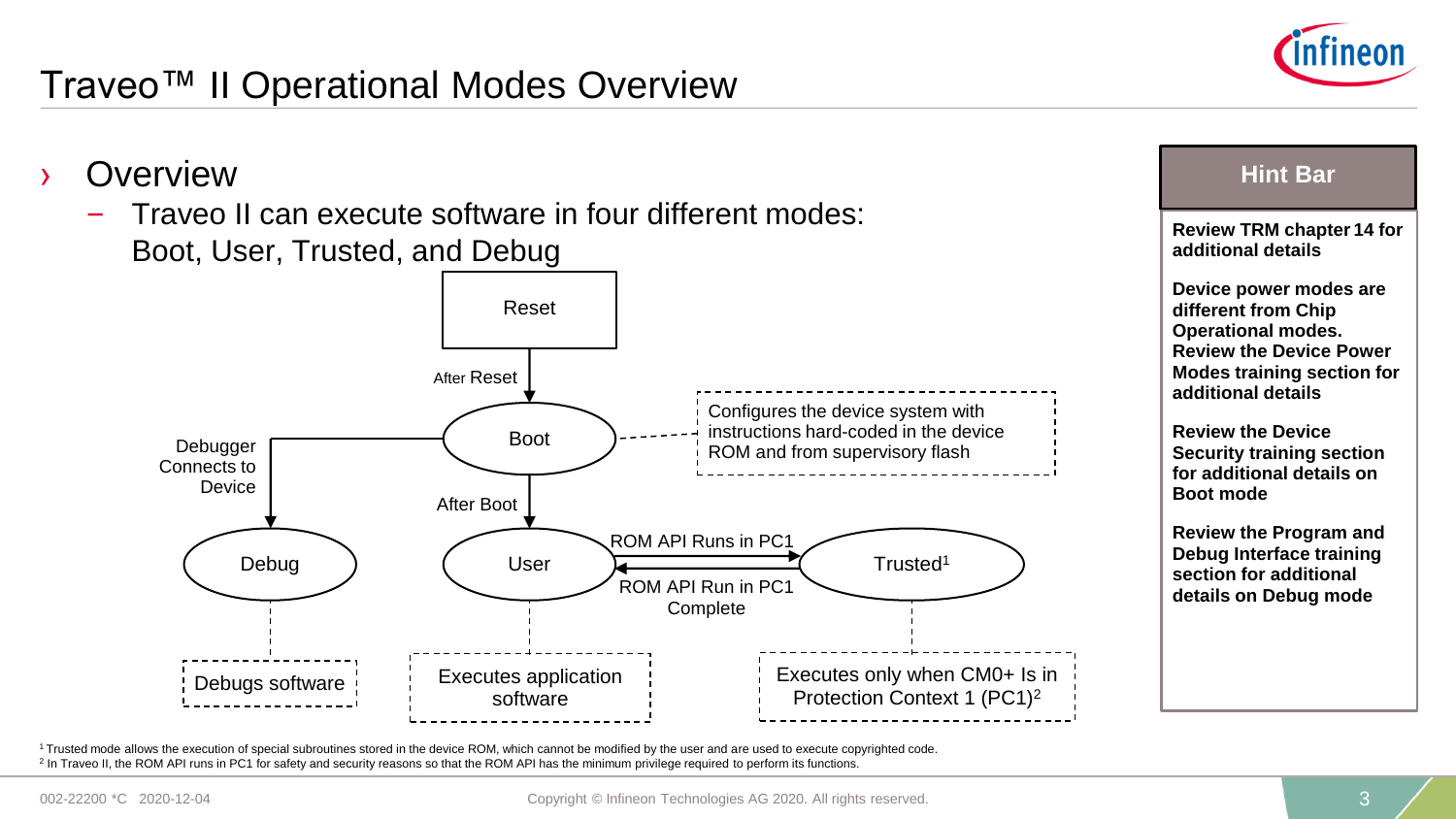

| Operation modes are summarized in the following table |                               |                  |                                            |  |                                                                                                                        | <b>Hint Bar</b>                       |                                                        |                                                                                                                                                                                                    |
|-------------------------------------------------------|-------------------------------|------------------|--------------------------------------------|--|------------------------------------------------------------------------------------------------------------------------|---------------------------------------|--------------------------------------------------------|----------------------------------------------------------------------------------------------------------------------------------------------------------------------------------------------------|
|                                                       | <b>Main Operation</b>         |                  |                                            |  | <b>Privilege Level</b>                                                                                                 |                                       | <b>Review TRM chapter 14 for</b><br>additional details |                                                                                                                                                                                                    |
| <b>ROM</b><br><b>Boot</b><br><b>Execute</b>           |                               | <b>Flash</b>     | <b>User Software Execute</b><br>from Flash |  | <b>Trusted ROM</b><br><b>Code Execute</b><br><b>Only When</b><br>$CMO+$ Is In<br><b>Protection</b><br><b>Context 1</b> | <b>Privileged</b><br><b>Operation</b> | <b>Unprivileged</b><br><b>Operation</b>                | <b>Review TRM chapter 13 for</b><br>additional details on<br>protection states.<br><b>Review the Device</b><br><b>Security training section</b><br>for additional details on<br>protection context |
|                                                       | <b>Boot</b><br><b>Execute</b> | <b>Interrupt</b> | <b>Debugging</b>                           |  |                                                                                                                        |                                       |                                                        |                                                                                                                                                                                                    |
| <b>Boot Mode</b>                                      |                               |                  |                                            |  |                                                                                                                        |                                       |                                                        | <b>Review the CPU</b>                                                                                                                                                                              |
|                                                       |                               |                  |                                            |  |                                                                                                                        |                                       |                                                        | <b>Subsystem training</b><br>section for additional<br>details on privileged and                                                                                                                   |
| <b>User Mode</b>                                      |                               |                  | $\boldsymbol{\checkmark}$                  |  |                                                                                                                        |                                       |                                                        | unprivileged operation                                                                                                                                                                             |
| <b>Trusted Mode</b>                                   |                               |                  |                                            |  |                                                                                                                        | $\blacktriangleright$                 |                                                        |                                                                                                                                                                                                    |
| Debug Mode                                            |                               |                  |                                            |  |                                                                                                                        |                                       |                                                        |                                                                                                                                                                                                    |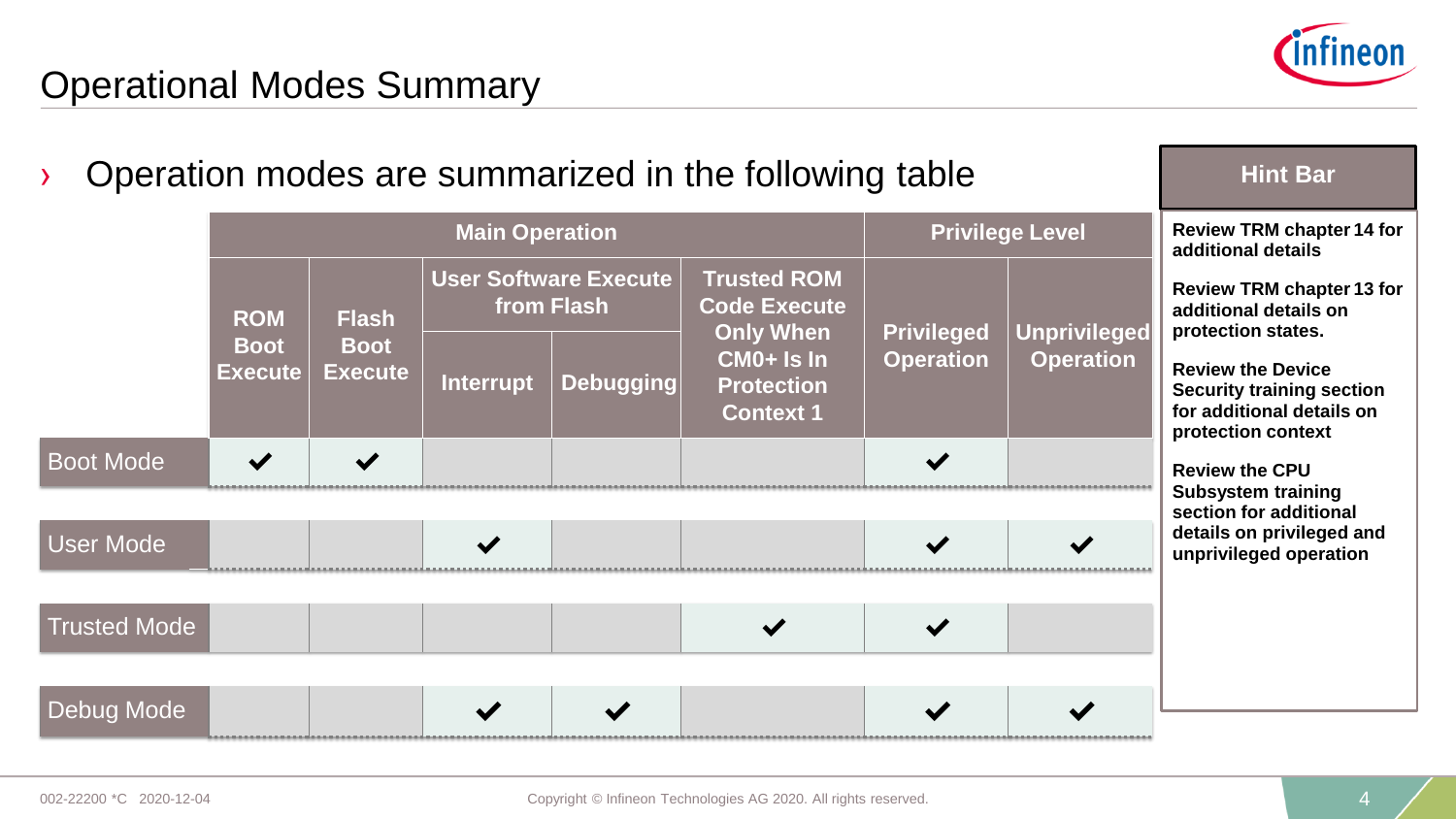

# Part of your life. Part of tomorrow.